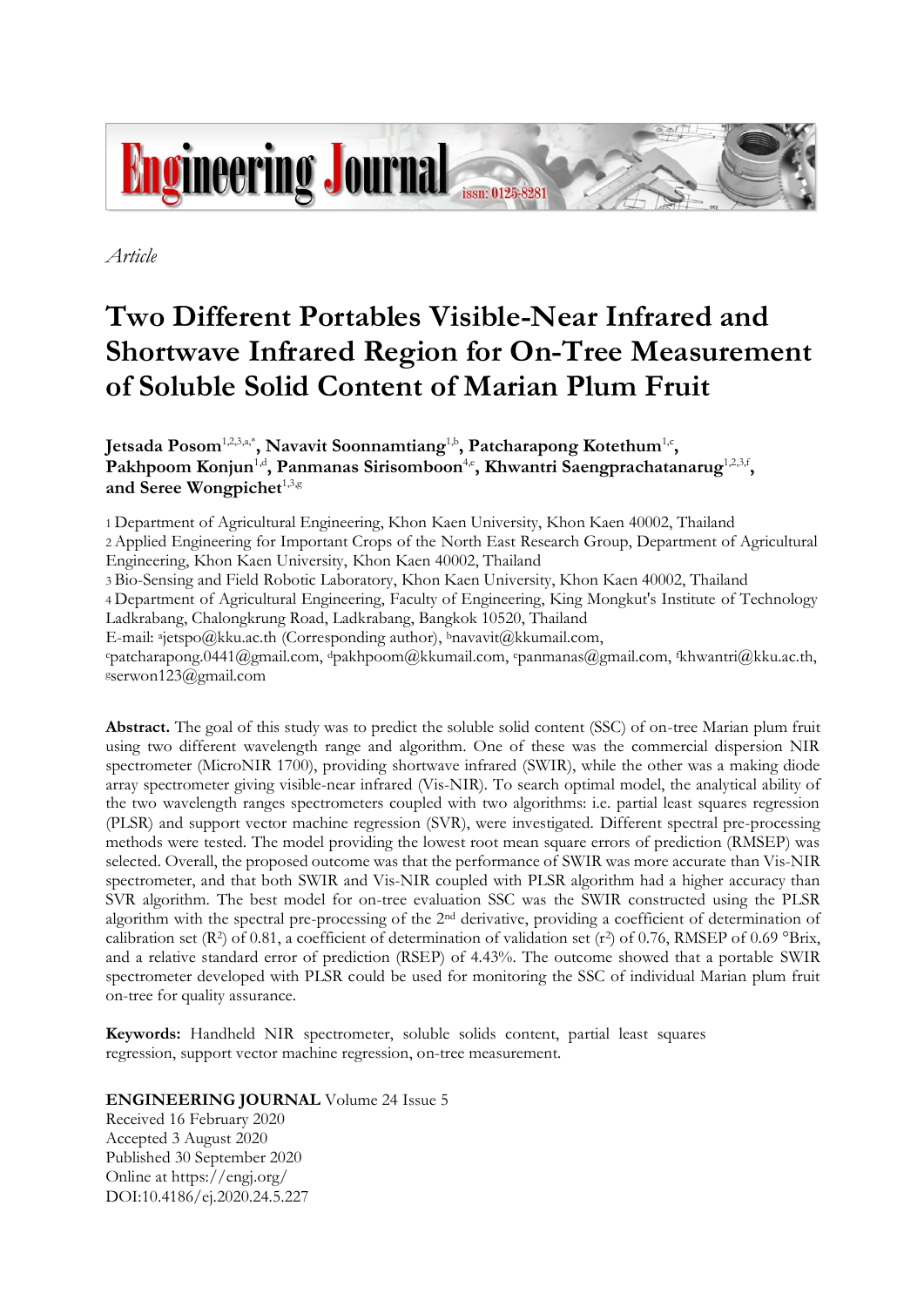# **1. Introduction**

The Marian plum (*Bouea macrophylla*) is a fruiting tree planted in Southeast Asia, with most plantations being found in Malaysia, Thailand, and Indonesia [1, 2]. Currently, the price of Marian plum is set following its appearance. For example, if fruit is a big size, ellipse shape, absence of defects, skin and flesh color, it is sold with a high price. However, quality of fruit is not only the physical properties but also chemical properties. Soluble solid content (SSC) is the one parameter indicated the quality of Marian plum fruit. It should be checked before selling and SSC should be used to set the price of fruit. Therefore, if a Marian plum has a lower SSC, it should be sold with a lower price. On the contrary, fruits giving a high SSC value should be sold with a high price. At present, the SSC of fruit in each plantation is randomly checked using the refrectometry method. This leads to destruction, wastage, and lost time. Even though the examined fruits are from the same tree, area and age, the fruits' quality are varied due to different on-tree conditions, which is uncontrolled [3–5]. Therefore, to harvest with a quality of fruit, the SSC of all fruits should be checked using an easyto-use device to be 100-percent verified. Hence, a rapid and non-destructive technique such as the NIR spectrometer is a key. Moreover, the evaluation of the quality of individual fruits in the field also benefits field management and fruit storage [6].

NIR spectroscopy has been applied to estimate the quality of various fruits and crops, Asian pears [5], apple [6, 7], passion fruit pulp [8], onion bulbs [9, 12], mango [10], and sugarcane stalk [11]. Unfortunately, no studies have been conducted analyzing Marian plum fruit in the field. Therefore, obtaining the necessary knowledge of how to develop the NIR predictive model is important. The factors of interest used to develop the model include wavelength ranges, algorithm, spectral and pre-processing techniques [9]. Because these factors are very important, they urgently need to be examined. In the field, the focus is placed on the analytical performance of a portable NIR spectrometer. Because the Marian plum is a climacteric fruit, this focus is necessary, due to the fact that its effective utilization can lead to differences in the properties of the fruits during the harvesting process and during transportation to the customer [2].

For model development, algorithm and spectra preprocessing is significant. The best model can be achieved if algorithm and spectra pretreatment methods are suitable. Both linear and non-linear algorithms were preferred for model development [13–16]. PLSR and SVR represent the linear and non-linear algorithms, respectively. PLSR creates an inner relationship between the absorbance information and the reference value, using the maximizing covariance of the independent variable (X, absorption value) and the dependent variable (reference value) [17, 18]. For example, PLSR was proposed for use in the application of NIR spectroscopic method on sugarcane [11, 19], avocado fruit [20], and onion [12], giving a high performance. SVR represents non-linear correlation, and at present, only a few research studies have applied SVR to NIR spectroscopic techniques. It is able to provide excellent performance when using small sample sizes [21]. It is very interesting to study occasions in which SVR has been compared to PLSR, and as such, a comparison of the performance of PLSR and SVR using SWIR was studied by Malegori et al. [13], who found that SVR algorithm had given better results when evaluating titratable acidity in acerola fruit. PLSR is not always a perfect technique [22] if the relationship between the spectra and interests are not linear. As a result, the nonlinear model was proposed. Pretreatment of spectral data has become an integral part of chemometrics modeling, it is used to remove physical phenomena in the spectra in order to improve the multivariate regression [23]. Spectral pretreatment is divided into two categories: derivatives methods (e.g. sd1, sd2, smoothing (Savitzky-Golay)) and scatter correction methods (e.g. SNV, MSC, baseline correction). For example, baseline offset was applied in order to solve the baseline shift resulting from differences in particle sizes. The 1st and 2nd derivatives were able to separate the overlapping peaks, which benefitted the modelling [24].

SNV and MSC were able to reduce the multiplicative scattering effects of sample surfaces resulting from the differences in particle size. SNV reduces the additive in spectra and the effect of multiplicative scatter, it is used to treat individual spectrum by dividing with its standard deviation [25]. While MSC helps to adjust the slope and the intercept of individual spectrum to the averaged slope and intercept [25]. The spectral pre-treatments of SNV and MSC give very similar results [26]. However, their geometry in spectral space is not the same [26]. Optimal technique of spectral data collection is significant, but, after data collection, pre-processing of spectral data is the most important step before model creation [23]. Therefore, the application of different combinations of spectral pretreatment method is necessary in order to improvement of calibrations and the selection of the best model on the basis of validation results [27].

Therefore, the goal of this work was to compare the analytical performance of the two different wavelength ranges (Vis-NIR and SWIR) of spectra, which had been collected from different portable spectrometers, and two algorithms (PLSR and SVR) on their accuracy to examine the SSC of Marian plum fruit on-tree. Several spectra pretreatment method including single and combination pre-treatments was applied for modeling. Utilizing this knowledge could be the best way to make good predictions about the SSC of 'tree-ripening' fruits in the field. If this work succeeds, it will be able to benefit the commercial fruit industry by allowing them to generate higher profits, as faulty decisions, which tend to be made at harvest time, will be reduced.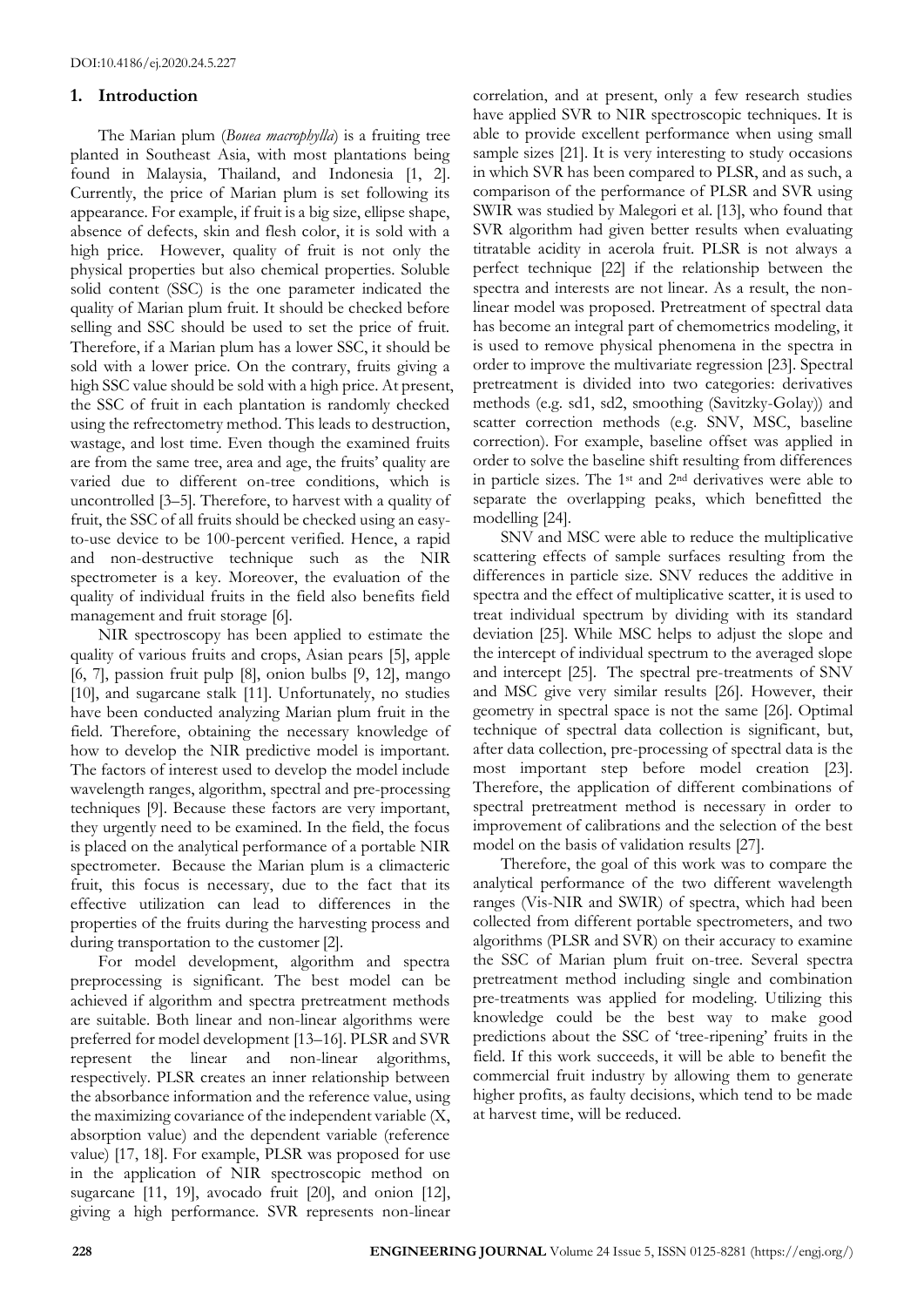

Fig. 1. a) Marian plum fruit ripening on-tree and spectral acquisition, b) The measurement position and its crosssection.

## **2. Materials and Methods**

## **2.1. Sample Collection**

Marian plums of the 'Tool Kraw' variety were collected from five plantations located in Nakhon Nayok Province, Thailand. In order to obtain a wide variance of SSC values, Marian plums at five different stages of ripeness, including  $\leq 60$  days (13 fruits), 60 days (7 fruits), 70 days (13 fruits), 75 days (54 fruits), and >75 days (13 fruits) days after blooming, were randomly collected from different plantations i.e. orchard -A, -B, -C, -D, -E, -F, -G and -blind. The total sample equaled 100 fruits. Fig. 1a illustrates the Marian plum fruit ripening on-tree.

## **2.2. Spectral Acquisition**

NIR spectral acquisition for the Vis-NIR and SWIR were scanned using an interactance mode. The scanning was performed on-tree in the field under real environmental conditions. Fig. 1a illustrated on-tree NIR spectral acquisition. The following two spectrometers were used:



Fig. 2. Variation of SSC value at each ripening stage.

• A portable NIR instrument (P-TF1, HNK Engineering Co., Ltd., Hokkaido, Japan) in an interactance mode with a short wavelength range (Vis-NIR) of between 570 to 1031 nm.

• A MicroNIR Pro1700 in an interactance mode with a long wavelength range (SWIR) of between 908-1676 nm.

Each fruit was scanned on-tree using the two spectrometers with an integration time of 30 ms at the center of fruit. During spectral acquisition, temperature samples was measured using infrared digital thermometer (GM 320, benetech, China). The measurement positions were at Position-1, Position -2, Position -3, and Position - 4, respectively (see Fig. 1b). In order to avoid specular reflection, a light source window and a detector were adjoined to the surface of the fruit. Position-1 was randomly chosen and scanned. Next, Position-2, Position-3, and Position-4 were pointed at 90°, 180°, and 270° degree rotations, respectively from Position-1. Each position was scanned one time. The absorbance was calculated from  $log 1/R$ , in which R is the relative reflectance. It was calculated using the formula [28]:  $R =$  $\frac{(R_{\text{Sam}}-R_{\text{Dark}})}{R_{\text{S}}}$  in which  $R_{\text{Sam}}$  represents the reflection of  $(R_{White}-R_{Dark})$ the Marian plum sample, R<sub>White</sub> represents the reflection of the white reference (Teflon), and R<sub>Dark</sub> represents the reflection when the light source was turned off.



Fig. 3. PCA scores plot (PC1, PC2, and PC3) for all spectral data acquired on the a) shortwave and b) longwave.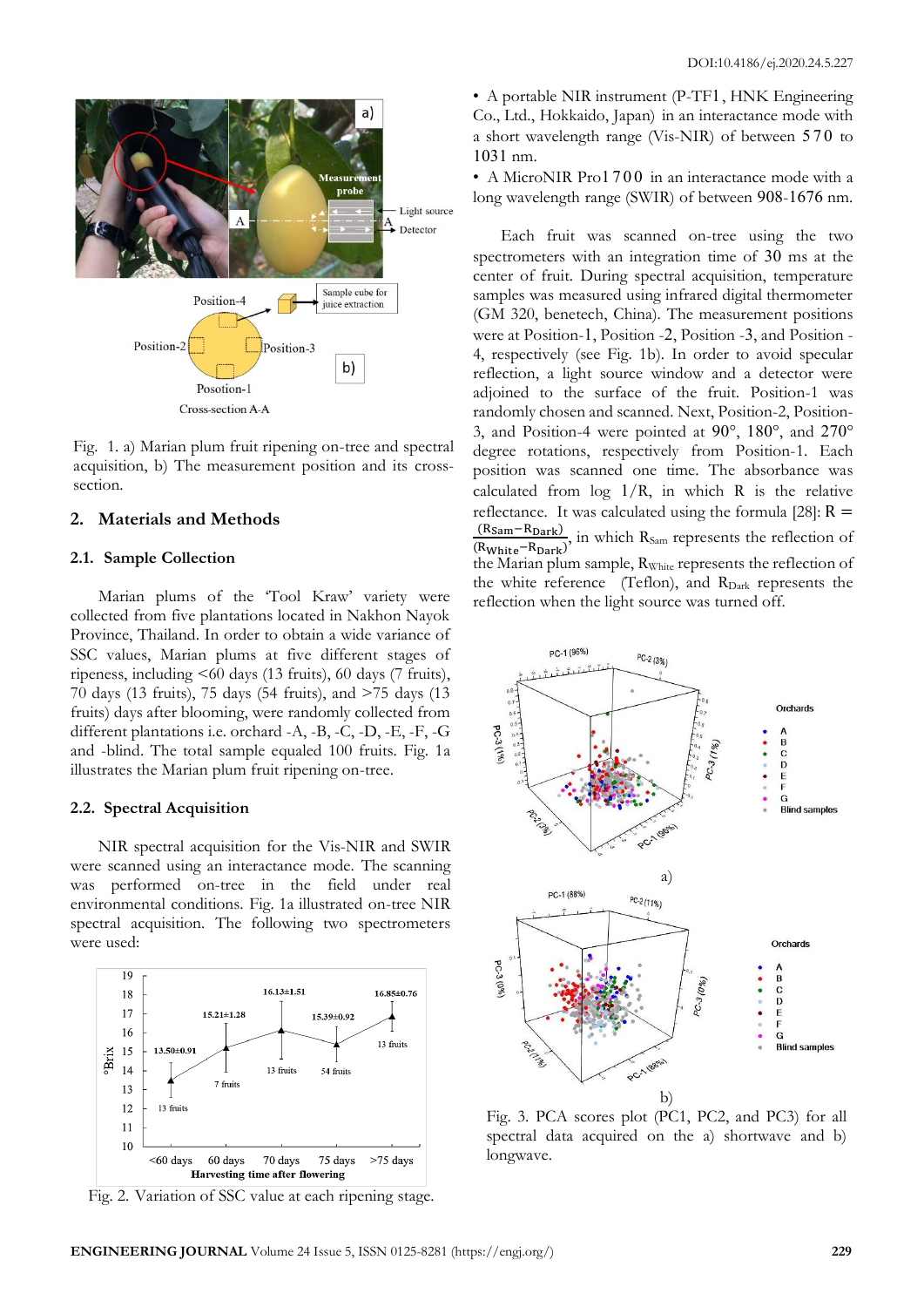## **2.3. Reference Analysis**

After spectral acquisition, the fruit at each position was cut 1cm<sup>3</sup> around the scanned point. Then the 1 cm<sup>3</sup> sample was immediately squeezed in order to obtain its juice (See Fig. 1b for details of the juice extraction and scanning procedures). The SSC values were collected by dropping juice into the test slot of a portable refractometer (Nar–3Ta, ATAGO, Tokyo, Japan).

#### **2.4. NIR Construction**

The SSC predictive models were developed using Vis-NIR and SWIR spectra coupled with two different multivariate algorithms (i.e., PLSR and SVR). The two algorithms and spectral pre-treatments were performed using multivariate software analysis (Unscrambler X 10.3, Camo, Norway). Before model development, either raw spectra or pre-processed spectra was used for the multivariate analysis. The spectral pre-processing methods were performed utilizing any of the following methods: a) smoothing (Savitzky-Golay, smoothing points=7, polynomial order=2); b) the  $1$ <sup>st</sup> derivative (Savitzky-Golay, smoothing points=7, polynomial order=2); c) the  $2<sup>nd</sup>$ derivative (Savitzky-Golay, smoothing points=7, polynomial order=2); d) the baseline offset; e) the standard normal variate (SNV); f) the multiplicative scatter correction (MSC); g) the baseline offset  $+$  SNV; h) MSC+SNV; and i) SNV+MSC.

The SSC of each position and its corresponding spectrum was assigned as a data set. The total sample equaled one hundred fruits scanned with four positions per fruit. Therefore, the total data set was four hundred (100 fruits  $\times$  4 positions = 400 data set). The data set was sorted in ascending order of SSC value. One in every four samples was selected to be a validation set while the remaining samples were assigned to be a calibration set. The calibration set covered the maximum SSC range. The model was validated using test set method: 75% was for the calibration set and 25% was for the validation.

Table 1. Results of calibration and the validation model for NIR (700-1000 nm) developed using PLSR and SVR algorithms in the evaluation of total soluble solids of Marian plum fruits.

|                                         |             | <b>Validation Set</b>    |                |             |       |              |           |            |           |  |
|-----------------------------------------|-------------|--------------------------|----------------|-------------|-------|--------------|-----------|------------|-----------|--|
| Spectral                                | Algorithms  | <b>Calibration Set</b>   |                |             |       |              |           |            |           |  |
| Pre-processing                          |             | Factor                   | R <sup>2</sup> | <b>RMSE</b> | $r^2$ | <b>RMSEP</b> | bias      | <b>RPD</b> | $RSEP,\%$ |  |
| Raw spectra                             | <b>PLSR</b> | 9                        | 0.73           | 0.72        | 0.66  | 0.81         | $-0.097$  | 1.7        | 5.22      |  |
|                                         | <b>SVR</b>  | $\overline{\phantom{a}}$ | 0.30           | 1.24        | 0.31  | 1.28         | 0.0098    | 1.1        | 8.32      |  |
| <sup>a</sup> Smoothing (Savitzky-       | <b>PLSR</b> | 10                       | 0.75           | 0.70        | 0.70  | 0.76         | $-0.12$   | 1.8        | 4.91      |  |
| Golay)                                  | <b>SVR</b>  | $\overline{\phantom{a}}$ | 0.30           | 1.24        | 0.31  | 1.28         | 0.0094    | 1.1        | 8.32      |  |
| <sup>a1st</sup> derivative              | <b>PLSR</b> | 9                        | 0.77           | 0.67        | 0.65  | 0.82         | $-0.080$  | 1.7        | 5.28      |  |
|                                         | <b>SVR</b>  | $\blacksquare$           | 0.75           | 0.72        | 0.69  | 0.85         | 0.080     | 1.6        | 5.54      |  |
| <sup>a</sup> 2 <sup>nd</sup> derivative | <b>PLSR</b> | 11                       | 0.67           | $0.80\,$    | 0.50  | $0.98\,$     | $-0.055$  | 1.4        | 6.30      |  |
|                                         | <b>SVR</b>  |                          | 0.52           | 1.00        | 0.42  | 1.13         | 0.027     | 1.2        | 7.34      |  |
| <b>Baseline</b> offset                  | <b>PLSR</b> | 10                       | 0.75           | 0.70        | 0.67  | 0.80         | $-0.13$   | 1.8        | 5.15      |  |
|                                         | <b>SVR</b>  | $\overline{\phantom{a}}$ | 0.47           | 1.04        | 0.48  | 1.13         | $0.018\,$ | 1.2        | 7.31      |  |
| <b>SNV</b>                              | <b>PLSR</b> | 7                        | 0.71           | 0.75        | 0.63  | 0.84         | $-0.086$  | 1.7        | 5.41      |  |
|                                         | <b>SVR</b>  | $\overline{\phantom{a}}$ | 0.68           | 0.80        | 0.61  | 0.92         | 0.11      | 1.5        | 6.02      |  |
| <b>MSC</b>                              | <b>PLSR</b> | 8                        | 0.74           | 0.71        | 0.65  | 0.82         | $-0.15$   | 1.7        | 5.27      |  |
|                                         | <b>SVR</b>  |                          | 0.68           | 0.80        | 0.60  | 0.93         | 0.11      | 1.5        | 6.08      |  |
| <b>Baseline offset + SNV</b>            | <b>PLSR</b> | 7                        | 0.71           | 0.75        | 0.63  | 0.84         | $-0.086$  | 1.7        | 5.41      |  |
|                                         | <b>SVR</b>  | $\blacksquare$           | 0.68           | 0.80        | 0.61  | 0.92         | 0.11      | 1.5        | 6.02      |  |
| MSC+SNV                                 | <b>PLSR</b> | 6                        | 0.69           | 0.78        | 0.59  | 0.88         | $-0.068$  | 1.6        | 5.70      |  |
|                                         | <b>SVR</b>  | $\overline{\phantom{a}}$ | 0.68           | 0.80        | 0.61  | 0.92         | 0.11      | 1.5        | 6.02      |  |
| SNV+MSC                                 | <b>PLSR</b> | 8                        | 0.74           | 0.71        | 0.65  | 0.82         | $-0.15$   | 1.7        | 5.27      |  |
|                                         | <b>SVR</b>  |                          | 0.68           | 0.80        | 0.60  | 0.93         | 0.11      | 1.5        | 6.08      |  |
|                                         |             |                          |                |             |       |              |           |            |           |  |

<sup>a</sup>Smoothing point=3, Polynomial order=2, R2: coefficient of determination of calibration set, r2: coefficient of determination of validation set, RMSE: root mean square error of estimation, RMSEP: root mean square error of prediction, RSEP: relative standard error of prediction, PLSR: partial least square regression, SVM: support vector machine

#### **2.5. Model Performance**

After the modeling, the accuracy of each condition was compared using the statistical term of the coefficient of determination ( $\mathbb{R}^2$ : calibration set,  $r^2$ : validation set), the root mean square error of prediction (RMSEP), the bias, the residual predictive deviation (RPD), and the relative standard error of prediction (RSEP) [11]. The effective

model was selected based on the highest  $r^2$  or the lowest RMSEP. These parameters can be calculated as follows [25]

$$
R^{2} = 1 - \frac{\Sigma_{1}^{n}(y_{i} - y_{pre})^{2}}{\Sigma_{1}^{n}(y_{i} - \overline{y})^{2}}
$$
\n(1)

RMSEP = 
$$
\sqrt{\frac{\sum_{i}^{n} (y_i - y_{pre}) - bias]^2}{n}}
$$
 (2)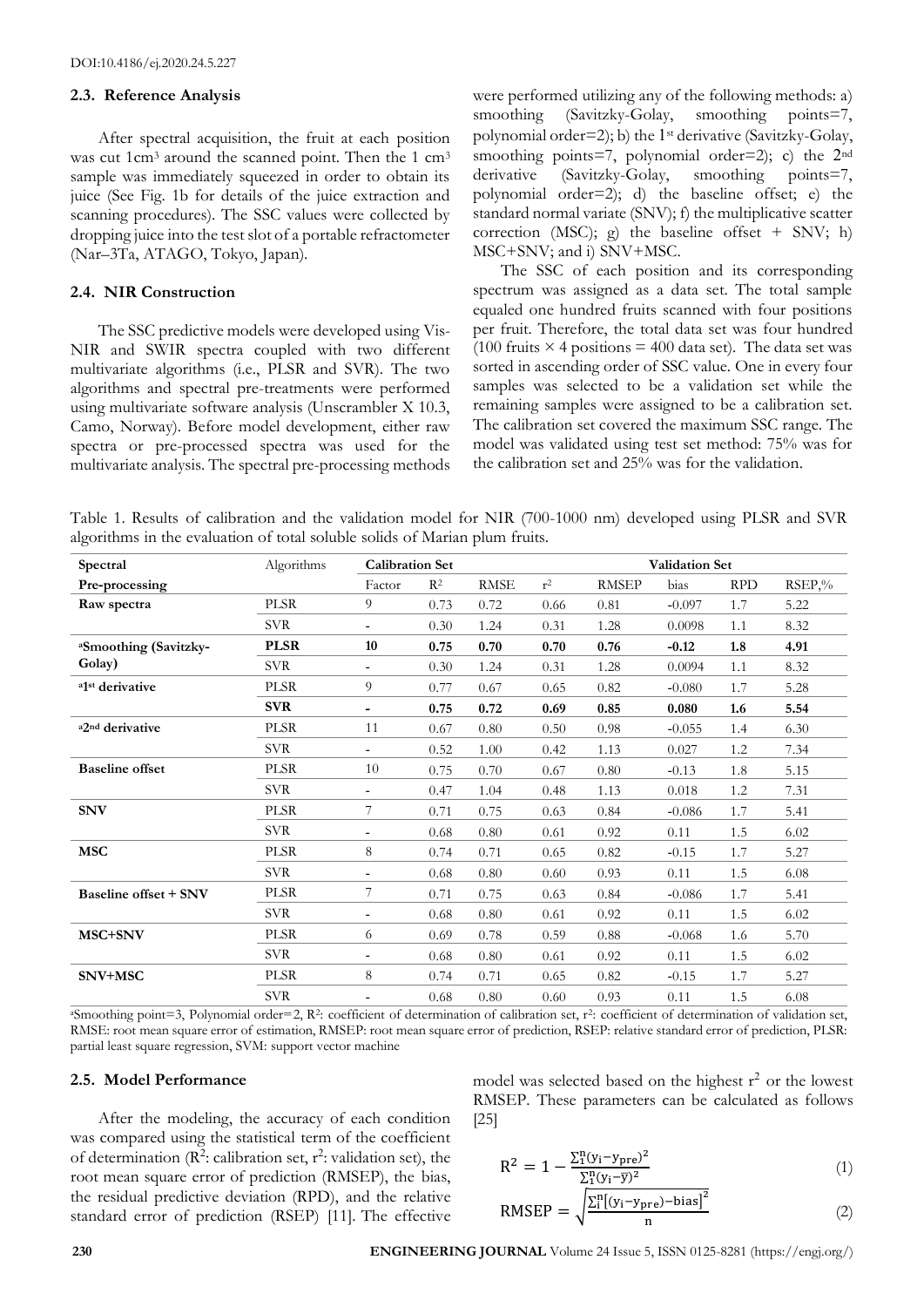bias = 
$$
\frac{\sum_{i}^{n}(y_{i} - y_{pre})}{n}
$$
 (3)

$$
RPD = \frac{SD_y}{RMSEP} \tag{4}
$$

$$
RSEP = \sqrt{\sum \left[\frac{(Y_i - Y_{pre})^2}{\sum Y_i^2}\right]} \times 100\tag{5}
$$

in which  $y_i$ ,  $y_{pre}$ , and  $\bar{y}$  are the measured SSC value, the predicted SSC value, and the average measured SSC value, respectively. Bias is the mean difference between the reference SSC values and the predicted value. The percentage of absolute error of prediction and its reference value is shown in RSEP. For example, if the RSEP was equal to  $5\%$ , it meant that every prediction could approximately give a 5% error [11].

To search for the effective model, the wavelength range (Vis-NIR and SWIR) and the regression algorithm (PLSR and SVR) were crossed, including Vis-NIR-PLRS; SWIR-PLSR; Vis-NIR-SVR; and SWIR-SVR.

Table 2. Results of calibration and validation model for SWIR (908-1676 nm) developed using PLSR and SVR algorithms in the evaluation of the SSC of Marian plum fruits.

|                                         |             | <b>Calibration Set</b> |       |             |       | <b>Validation Set</b> |           |            |        |
|-----------------------------------------|-------------|------------------------|-------|-------------|-------|-----------------------|-----------|------------|--------|
| <b>Spectral Pre-processing</b>          |             | Factor                 | $R^2$ | <b>RMSE</b> | $r^2$ | <b>RMSEP</b>          | Bias      | <b>RPD</b> | RSEP,% |
|                                         | Algorithms  |                        |       |             |       |                       |           |            |        |
| Raw spectra                             | <b>PLSR</b> | 11                     | 0.81  | 0.61        | 0.72  | 0.74                  | 0.00046   | 1.9        | 4.75   |
|                                         | <b>SVR</b>  | $\sim$                 | 0.29  | 1.19        | 0.32  | 1.16                  | 0.072     | 1.2        | 7.57   |
| <sup>a</sup> Smoothing (Savitzky-Golay) | <b>PLSR</b> | 11                     | 0.81  | 0.61        | 0.72  | 0.74                  | 0.0023    | 1.9        | 4.75   |
|                                         | <b>SVR</b>  | $\sim$                 | 0.29  | 1.19        | 0.32  | 1.16                  | 0.072     | 1.2        | 7.57   |
| a1st derivative                         | <b>PLSR</b> | 8                      | 0.80  | 0.63        | 0.74  | 0.70                  | $-0.0026$ | 2.0        | 4.52   |
|                                         | <b>SVR</b>  | $\mathbf{r}$           | 0.73  | 0.74        | 0.70  | 0.78                  | $-0.0077$ | 1.8        | 5.07   |
| <sup>a</sup> 2 <sup>nd</sup> derivative | <b>PLSR</b> | 9                      | 0.81  | 0.60        | 0.76  | 0.69                  | $-0.011$  | 2.0        | 4.43   |
|                                         | <b>SVR</b>  | ä,                     | 0.79  | 0.65        | 0.73  | 0.73                  | 0.029     | 1.9        | 4.76   |
| <b>Baseline</b> offset                  | <b>PLSR</b> | 10                     | 0.81  | 0.61        | 0.72  | 0.73                  | 0.0044    | 1.9        | 4.74   |
|                                         | <b>SVR</b>  | $\sim$                 | 0.51  | 1.00        | 0.47  | 1.05                  | 0.052     | 1.3        | 6.82   |
| <b>SNV</b>                              | <b>PLSR</b> | 12                     | 0.82  | 0.60        | 0.75  | 0.69                  | $-0.019$  | 2.0        | 4.48   |
|                                         | <b>SVR</b>  | a.                     | 0.47  | 1.05        | 0.47  | 1.06                  | 0.063     | 1.3        | 6.92   |
| <b>MSC</b>                              | <b>PLSR</b> | 11                     | 0.81  | 0.61        | 0.74  | 0.70                  | $-0.014$  | 2.0        | 4.53   |
|                                         | <b>SVR</b>  | a.                     | 0.47  | 1.05        | 0.48  | 1.06                  | 0.080     | 1.3        | 6.92   |
| <b>Baseline offset+ SNV</b>             | <b>PLSR</b> | 12                     | 0.82  | 0.60        | 0.75  | 0.69                  | $-0.019$  | 2.0        | 4.48   |
|                                         | <b>SVR</b>  | a.                     | 0.47  | 1.05        | 0.47  | 1.06                  | 0.063     | 1.3        | 6.92   |
| MSC+SNV                                 | <b>PLSR</b> | 10                     | 0.76  | 0.63        | 0.72  | 0.73                  | $-0.011$  | 2.0        | 4.74   |
|                                         | <b>SVR</b>  | $\sim$                 | 0.47  | 1.05        | 0.47  | 1.06                  | 0.062     | 1.3        | 6.92   |
| SNV+MSC                                 | <b>PLSR</b> | 11                     | 0.81  | 0.61        | 0.74  | 0.70                  | $-0.014$  | 2.0        | 4.53   |
|                                         | <b>SVR</b>  |                        | 0.47  | 1.05        | 0.47  | 1.06                  | 0.063     | 1.3        | 6.92   |

## **3. Result and Discussions**

## **3.1. Reference Data**

Figure 2 delineates the statistical data of the Marian plum fruits at the different harvesting times used for developing the SSC predictive model. The variability of the fruit samples had in fact depended upon the differences in their stages of maturity. As the results show, there were different SSC values at each of the ripening stages. The lowest SSC was found at the age at  $\leq 60$  days after flowering, and the highest SSC was at the age of >75 days. The SSC values increased as the harvesting time increased. However, because the harvests had been carried out in different orchards, a lower SSC value was discovered at 75 days than was found at 70 days. It is possible that the differences in the SSC of the Marian plum fruits could have arisen if any of the farmers had given different attention or care to the trees or if there had been differences in the external factors, such as location and soil fertility. Therefore, if a plant had grown in good

field conditions and had received good attention and care, it is possible that fruits harvested after a lower number of harvesting days could have a higher SSC than those with a higher number of flowering days. This confirms the fact that the classification of the SSC of the Marian plum cannot be determined visually or predicted based on the age of the fruit.

## **3.2. Spectral Data**

Figures 3a and 3b demonstrate the scatter plots of PC1, PC2, and PC3 of raw spectra obtained from Vis-NIR and SWIR spectra. The result shows that there was no effect of different orchards. The in-field temperature sample during experiment ranged between 29 to 39 °C, and average temperature sample was 32.9 °C. As reported by Acharya et al. [29], found that the temperature sample between 20 to 40 °C did not affect the accuracy (R value and SEP) of tomato dry matter content model predicted by Vis-NIR spectrometer. Figures 4a, 4b, 4c, and 4d show the spectra of the Marian plum samples for the Vis-NIR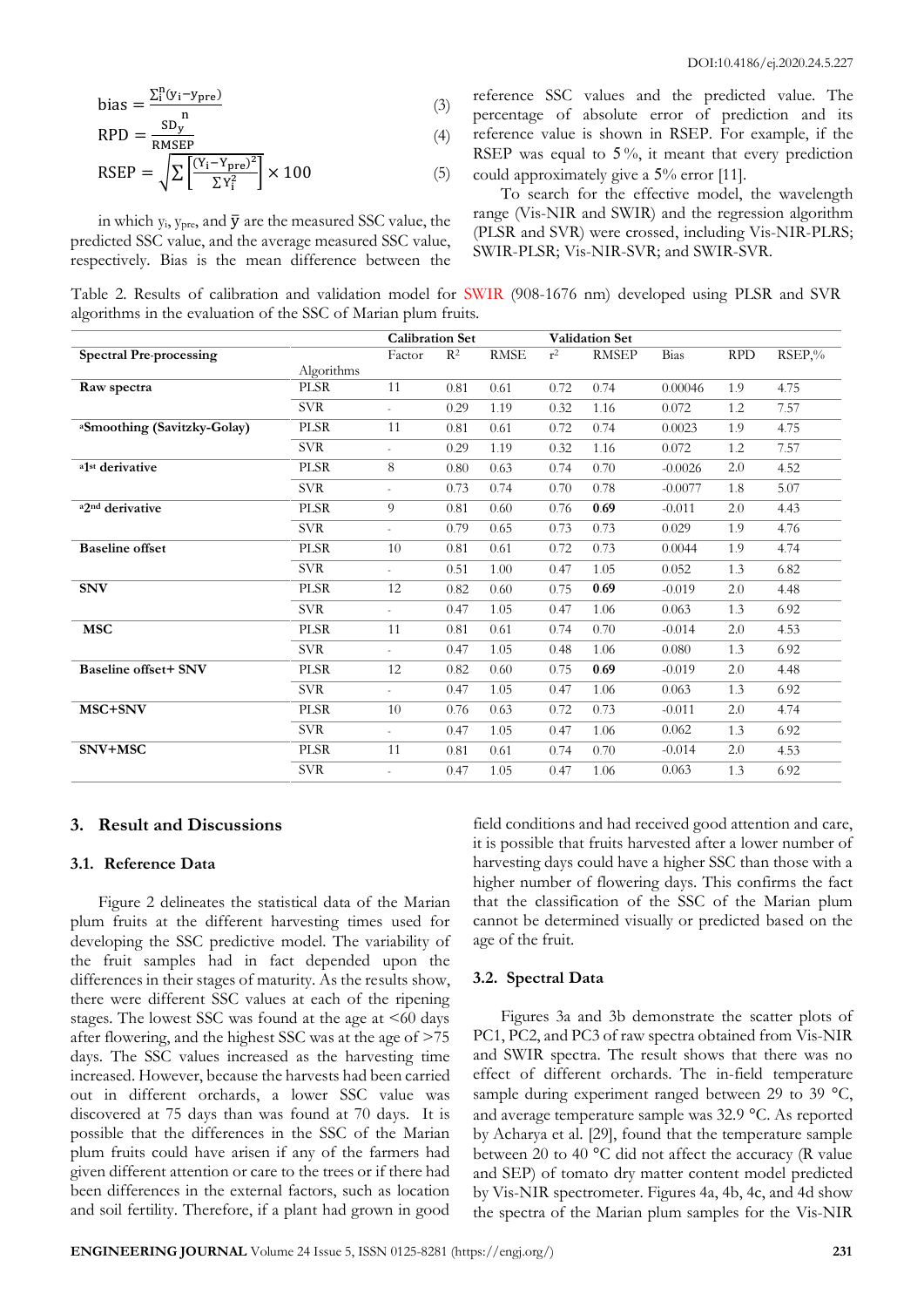spectra, the 2nd derivative Vis-NIR spectra, the SWIR spectra, and the 2nd derivative SWIR spectra, respectively. The Vis-NIR spectra contained higher noise in the wavelength range of 571-700 nm due to effects from the color of the fruit's surface. Meanwhile, 1000-1031 nm contained noise checked by visualizing (see Fig. 4b). These wavelength ranges were then not recommended. Sanseechan et al. [11] found that the wavelength range of 700–1000 nm was able to give good predictions for the assessment of cane density, whereas a wavelength ranges of 670–1031 nm gave poor predictions. The model was improved by removing the confounding effects of the visible wavelength range. For the development of the model, a wavelength of 700–1000 nm was used. This range was also suggested by Luo et al. [7] who found that the wavelength range of 861-1074 nm had provided the most robust model for predicting the SCC of apples. Meanwhile, SWIR was determined to be a good spectrum. By carrying out a visual check, it was found that there was no noise in the raw and the 2nd derivative spectra. SWIR had many obvious peaks which had occurred in the 2nd derivative spectra, such as at 1370 nm, 1409 nm, 1450 nm, and 1651 nm, which are related to the C-H ( $2vCH_3$  and  $\delta CH_3$ ) combinations of hydrocarbons [30]; the C-H ( $2vCH<sub>2</sub>$  and  $\delta$ CH<sub>2</sub>) combinations of hydrocarbons, O-H (2v), the O-H of water and starch [30] and C-H methyl, and  $CH<sub>3</sub>NO<sub>2</sub>$ [30], respectively. In addition, these obvious peaks demonstrated that there was much change when the composition of the samples differed. This characteristic can give a higher variance of absorbance, which is useful for modeling.

## **3.3. Analytical Performance**

Table 1 demonstrates the PLSR and SVR results developed from Vis-NIR across either the raw or the pretreated spectra. Overall, the PLSR algorithm was proven to be more accurate than the SVR algorithm. The best model for PLSR algorithm, which provided the lowest RMSEP, was optimized with spectral pre-treatment of smoothing. The R<sup>2</sup>, RMSE, r<sup>2</sup>, RMSEP, bias, RPD, and RSEP were 0.75, 0.70 °Brix, 0.70, 0.76 °Brix, -0.12 °Brix, 1.8, and 4.91%, respectively. For the SVR algorithm, generation with spectral pre-processing of the 1st derivative was also able to provide a fair prediction. The R<sup>2</sup>, RMSE, r<sup>2</sup>, RMSEP, bias, RPD, and RSEP were 0.75, 0.72 °Brix, 0.69, 0.85 °Brix, 0.080 °Brix, 1.6, and 5.54%, respectively.

For SWIR results, the PLSR and the SVR algorithms utilizing different pre-treatment techniques are illustrated in Table 2. The overall outcome found was that the PLSR proved to be more accurate than SVR algorithm. The best result in PLSR algorithm was developed with spectral preprocessing of the 2nd derivative, giving a PLS factor of 9, providing an R<sup>2</sup> value of 0.81, an RMSE of 0.60 °Brix, an r <sup>2</sup> of 0.76, an RMSEP of 0.69 °Brix, a bias of -0.011 °Brix, an RPD of 2.0, and an RSEP of 4.43%. Furthermore, the best result in SVR algorithm was pre-treated with the 2nd

derivative, provided an R<sup>2</sup> of 0.79, an RMSE of 0.65 °Brix, an r<sup>2</sup> of 0.73, an RMSEP of 0.73 °Brix, a bias of 0.029 °Brix, an RPD of 1.9, and an RSEP of 4.76%, respectively. As the result, it was shown that the SVR algorithm for Vis-NIR and SWIR could be optimized with derivative technique.

The ability of the validation model indicated by the RPD value was as follows: an RPD  $\leq$ 1.5 means that it will give poor predictions, an 1.5<RPD≤2.0 means that it can be used for rough screening, 2.0<RPD≤2.5 can be used for quantitative predictions, 2.5<RPD≤3.0 are fit to be used as good predictors, and an RPD>3.0 are appropriate to create an excellent model [20, 31, 32].

Therefore, the SWIR-PLSR model gave a good prediction and was able to be used for screening as a quantitative and qualitative assessment, while the SWIR-SVR, Vis-NIR-PLSR, and the Vis-NIR-SVR had a fair models and could be used for rough screening. However, all of the models showed a low RSEP (approximately 4.43 - 5.54%), which was able to be accepted for quality assessment. For example, if the RSEP equals 4.43%, it means that every predicted value will give an error of approximately 4.43% based on measured SSC value. The scatter plots between the predicted values and measured values of the effective model in NIR were developed using Vis-NIR-PLSR, SWIR-PLSR, Vis-NIR-SVR, and SWIR-SVR and are illustrated in Figs. 5a, 5b, 5c, and 5d, respectively. The optimal algorithm which could be used to predict SSC in Marian plum fruit was PLSR.

Figures 6a and 6b show the regression coefficient plot and the pre-treated spectra of the best model optimized from the PLSR algorithm of Vis-NIR and SWIR. If the regression coefficient value had shown high value at any wavelength, it would mean that the wavelength had had a high impact on the prediction.

Soluble solid content (SSC) in fruit are mainly composed of soluble sugars, including fructose, glucose and sucrose [33]. This leads to SSC is a key parameter in the quality of fruit. Sugars molecules have a generic formula of  $C_nH_{2n}O_n$  [34].

The obvious peaks in regression coefficient plot and the Vis-NIR spectra, which had been pre-treated by smoothing, were at 876, 912, and 940 nm and are related to the vibrational band of the C-H aromatic of hydrocarbon [30], the C-H methyl of CH<sub>3</sub> [30], and the C-H stretching third overtone of CH<sup>2</sup> [35], respectively. The waveband at 910 nm is related to the sugar band [36]. The result can be seen that important peak related to vibrational band of hydrocarbon, which are in sugar structure. Maraphum et al. [37] found that the vibrational bands of 910, 953, 836, 928, and 970 nm had impacted the prediction of Pol in cane stalks. The important peaks used to predict the density of sugarcane stalks were found at 800 to 818 nm, 912, 960, and 980 nm as reported by Sanseechan et al. [11].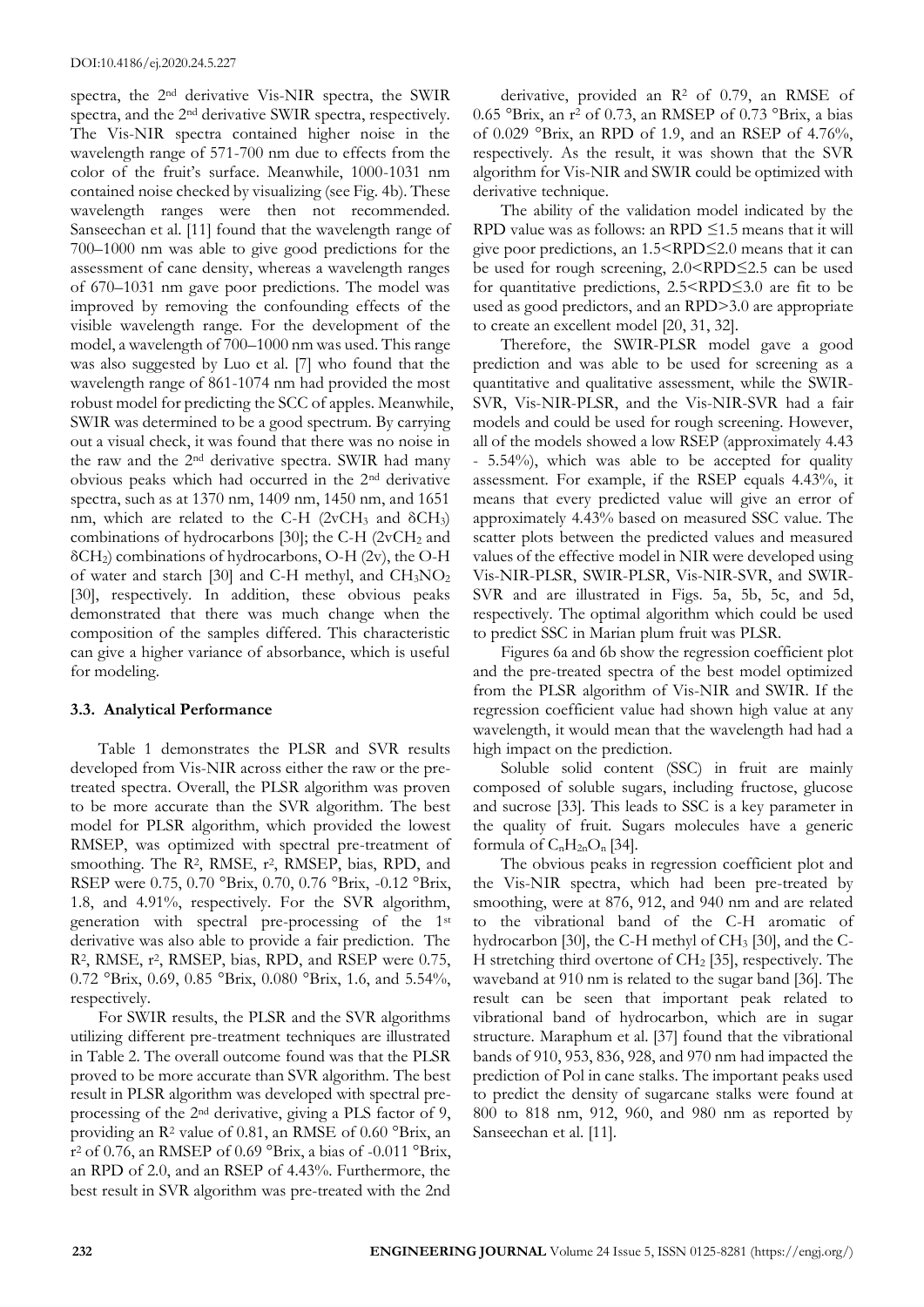

Fig. 4. The spectra of the Marian plum samples: a) shortwave NIR spectra, b) 2nd derivative shortwave NIR spectra, c) longwave NIR spectra, and d) 2nd derivative longwave NIR spectra.

For the SWIR model, which had been pre-processed from the 2nd derivative, obvious peaks in the regression coefficient plot were at 982, 1155, 1409, and 1465 nm, and they corresponded to the O-H stretching of the second overtone of starch, the C-H stretching of the second overtone of CH3, and the O-H stretching of the first overtone of ROH [35], respectively. These peaks related to sugar structure.

For Vis-NIR and SWIR model, the accuracy is not much difference between raw spectra and pre-treated spectra. Therefore, the raw spectral model could be assigned as the best for the application of detecting SSC on trees because of processed fast.

Comparing to the previous study, our study showed a high degree of accuracy, which has also been reported by Huang et al. [38], who predicted the soluble solids content (SSC) of 'Sun Bright' tomatoes by visible and shortwave near-infrared Vis-NIR (400-1100 nm) and SWIR (900- 1300 nm) spectroscopy. In their study, they gave r<sup>2</sup>, RMSEP, and RPD values of 0.53, 0.45 °Brix, and 1.4; and 0.66, 0.37 °Brix, and 1.7, respectively.

Comparing the performance of the SSC prediction model with the results of other studies using portable devices, the prediction precision obtained in the present study was better than that reported by Neto et al. [39], who studied 'Palmer' mango (*Mangifera indica* L.) using a commercial portable device in the spectral range of 310– 1100 nm, the best SSC calibration model was developed using spectra pre-processed with SNV, sd1 and window of 699–999 nm. It was observed a RMSECV of 1.39%. On the other hand, lower RMSEP values were reported by Nordey et al. [40] applied longwave (800-2200 nm) NIR portable for prediction of °Brix value in mango fruits

(*Mangifera indica* cv. 'Cogshall'), the best model provided RMSEP of 0.6 ◦Brix.



Fig. 5. A comparison of the SSC: a) Vis-NIR developed using PLSR with spectral pre-processing of smoothing, b) SWIR developed using PLSR with spectral pre-processing of the 2nd derivative, c) Vis-NIR developed using SVR with spectral pre-processing of the 1st derivative, and d) SWIR developed using SVR with spectral pre-processing of the 2nd derivative) of Marian plum fruit predicted by effective NIR spectroscopy and measured by a reference laboratory.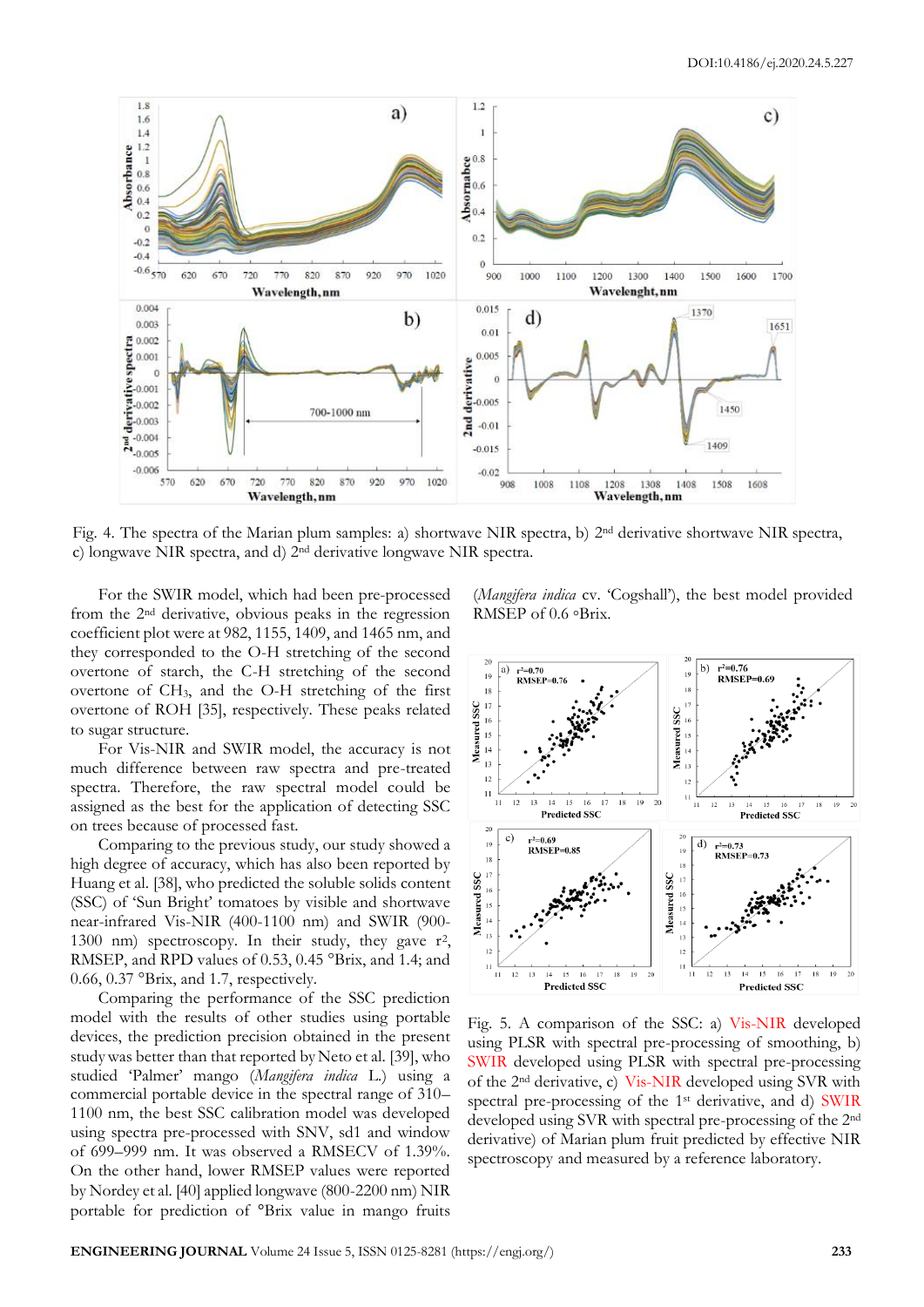

Fig. 6. a) Regression coefficient plot and the smoothing spectra used in the Vis-NIR model developed from the PLSR, b) the regression coefficient plot and the 2nd derivative spectra used in the SWIR model developed from PLSR.

Marques et al. [41] use commercial handheld NIRAcknowledgements

spectrometer (900-1700 nm) for predicting SSC of 'Tommy Atkins' mango,  $r^2$  and RMSEP values were, respectively: 0.92 and 0.55 °Brix for SSC. From three studies, it was noted that researcher development project of Khon Kaen University, longwave NIR portable had accuracy than shortwave NIR, Thailand, and Sustainable Infrastructure Research and and the PLS model was a promising tool to predict the SSC Development Center, Faculty of Engineering, Khon Kaen of mangoes. This work was financial supported by the young

## **4. Conclusions**

It was necessary to use the in-field NIR spectrometer to assess the SSC of Marian plum fruits on tree so that the optimal model development (i.e., wavelength range, algorithm utilization, and spectral pre-processing) could be studied. This study illustrated that wavelength range (Vis-NIR and SWIR) across the algorithms had influenced the model's ability. Considering the algorithm, the PLSR was optimal over the SVR algorithm. For wavelength, SWIR had a higher performance than Vis-NIR. It was found that the pre-treatment of the derivative technique was suitable for intact fruit using the scanning mode of interactance. However, author opinions that raw spectral model was recommended for in-field application because not much different accuracy and rapid analysis. The SVR algorithm was not suggested for the Vis-NIR because this region was a flat spectrum after the derivative displayed a small obvious peak. This is the reason why SVR is not recommended for Vis-NIR. The most effective model was SWIR coupled with the PLSR algorithm, which can be used to make quantitative predictions and to carry out quality assessment. This is a sustainable way to determine the optimal conditions that should be used for fruit assessment in the field.

University, Thailand. The authors would like to thank the Applied Engineering for Important Crops of the North East Research Group at the Department of Agricultural Engineering (AENE) of Khon Kaen University, Thailand, for their equipment support. In addition, the authors would like to express their gratitude to the NIRS Research Center for Agricultural Products and Food (www.nirsresarch.com) at the Department of Agricultural Engineering in the Faculty of Engineering at King Mongkut's Institute of Technology located at Ladkrabang in Bangkok, Thailand for supporting the Micro-NIR Pro spectrometer and the multivariate software analysis (Unscrambler X 10.3, Camo, Norway).

# **References**

- [1] S. Subhadrabandhu. (2001). *Under-Utilized Tropical Fruits of Thailand* [Online]. Available: http://www.fao.org/docrep/004/ab777e/ab777e0 4.htm#bm4.3. (assessed on 5 Aug. 2018).
- [2] V. L. Mavuso and C. Yapwattanaphun, "Effect of environmental conditions on flower induction of Marian plum (Bouea burmanica Griff)," *Agriculture and Natural Resources*, vol. 51, pp. 243–246, 2017.
- [3] V. Tavallali, S. Esmaili, and S. Karimi, "Nitrogen and potassium requirements of tomato plants for the optimization of fruit quality and antioxidative capacity during storage," *J Food Meas Charact*, vol. 12, pp. 755–762, 2018.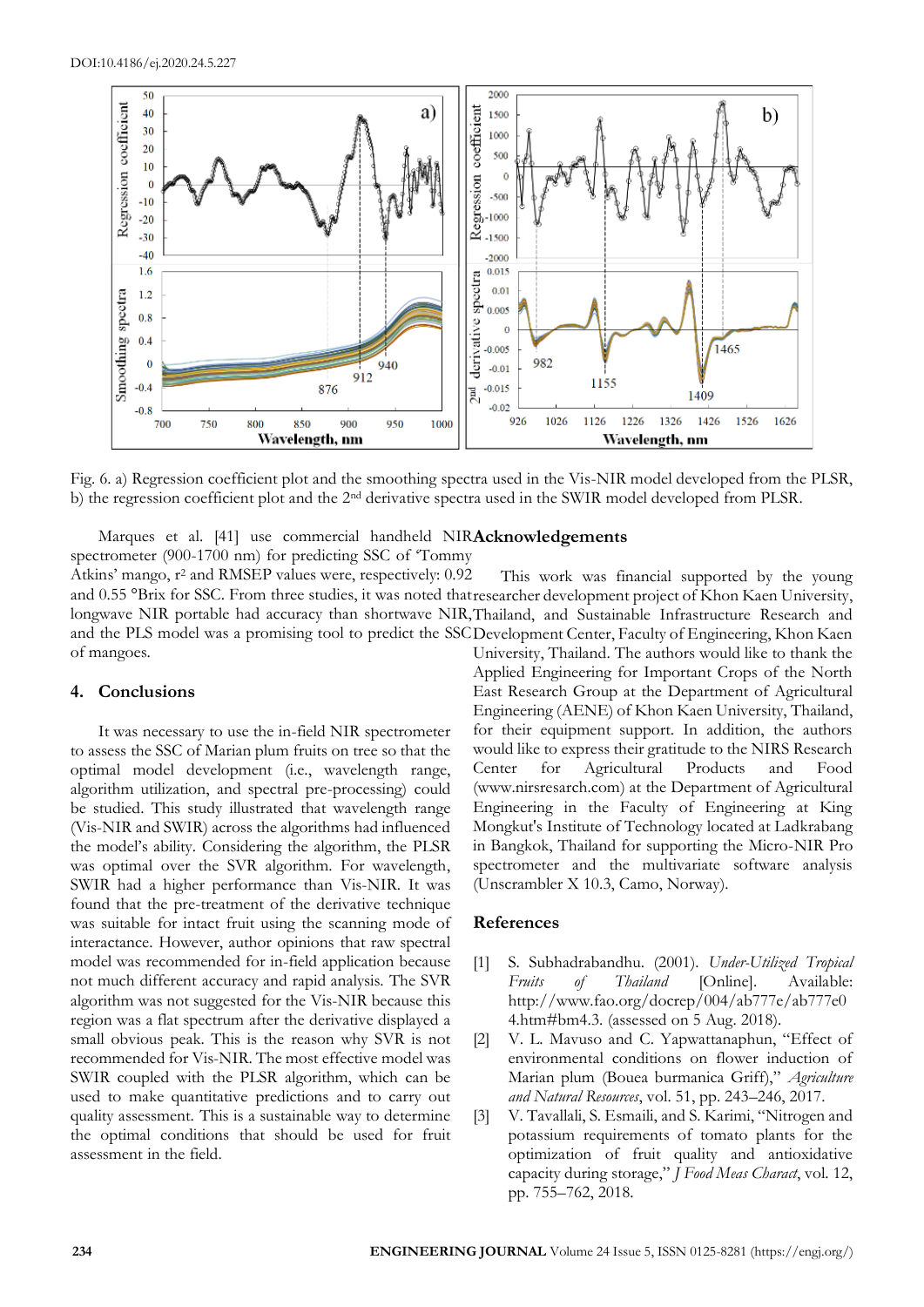- [4] X. An, W. Li, Y. Liang, L. Mu, and T. Bao, "Fruit quality components of balsam pear (Momordica charantia L.) and soil respiration in response to soil moisture under two soil conditions," *J Food Meas Charact*, vol. 12, pp. 710–720, 2018.
- [5] J.-H. Choi, P.-A. Chen, B. H. N. Lee, S.-H. Yim, M.- S. Kim, Y.-S. Bae, D.-C. Lim, and H.-J. Seo, "Portable, non-destructive tester integrating VIS/NIR reflectance spectroscopy for the detection of sugar content in Asian pears," *Sci Hortic*, vol. 220, pp. 147–153, 2017.
- [6] S. Fan, B. Zhang, J. Li, W. Huang, and C. Wang "Effect of spectrum measurement position variation on the robustness of NIR spectroscopy models for soluble solids content of apple," *Biosyst Eng*, vol. 143, pp. 9–19, 2016.
- [7] X. Luo, Z. Ye, H. Xu, D. Zhang, S. Bai, and Y. Ying, "Robustness improvement of NIR-based determination of soluble solids in apple fruit by local calibration," *Postharvest Biol Technol*, vol. 139, pp. 82–90, 2018.
- [8] G. Oliveira-Folador, M. O. Bicudo, E. F. Andrade, C. M. G. C. Renard, S. Bureau, and F. Castilhos, "Quality traits prediction of the passion fruit pulp using NIR and MIR spectroscopy," *LWT-Food Sci Technol*, vol. 95, pp. 172–178, 2018.
- [9] M. N. Islam, G. Nielsen, S. Stærke, A. Kjær, B. Jørgensen, and M. Edelenbos, "Novel nondestructive quality assessment techniques of onion bulbs: a comparative study," *J Food Sci Technol*, vol. 55, no. 8, pp. 3314–3324, 2018.
- [10] T. Nordey, J. Joas, F. Davrieux, M. Chillet, and M. Léchaudel, "Robust NIRS models for nondestructive prediction of mango internal quality," *Sci Hortic*, vol. 216, pp. 51–57, 2017.
- [11] P. Sanseechan, L. Panduangnate, K. Saengprachatanarug, S. Wongpichet, E. Taira, and J. Posom, "A portable near infrared spectrometer as a non-destructive tool for rapid screening of solid density stalk in a sugarcane breeding program," *Sens Biosensing Res*, vol. 20, pp. 34–40, 2018.
- [12] S. Kuroki, M. Nishino, S. Nakano, Y. Deguchi, and H. Itoh, "Positioning in spectral measurement dominates estimation performance of internal rot in onion bulbs," *Postharvest Biol Technol,* vol. 128, pp. 18– 23, 2017.
- [13] C. Malegori, E. J. N. Marques, S. T. Freitas, M. F. Pimentel, C. Pasquini, and E. Casiraghi, "Comparing the analytical performances of Micro-NIR and FT-NIR spectrometers in the evaluation of acerola fruit quality, using PLS and SVM regression algorithms," *Talanta*, vol 165, pp. 112–116, 2017.
- [14] C. Chen, H. Li, X. Lv, J. Tang, C. Chen, and X. Zheng. "Application of near infrared spectroscopy combined with SVR algorithm in rapid detection of cAMP content in red jujube," *Optik*, vol. 194, pp. 163063, 2019.
- [15] J. Chen. S. Zhu, and G. Zhao, "Rapid determination of total protein and wet gluten in commercial wheat

flour using siSVR-NIR," Food Chem, vol. 221, pp. 1939–1946, 2017.

- [16] S. Xu, B. Lu, M. Baldea, TF. Edgar, and M. Nixon, "An improved variable selection method for support vector regression in NIR spectral modeling," *J Process Contr*, vol. 67, pp. 83–93, 2018.
- [17] N. Shetty and R. Gislum, "Quantification of fructan concentration in grasses using NIR spectroscopy and PLSR," *Field Crops Res*, vol. 120, no. 1, pp. 31–37, 2011.
- [18] P. S. Sampaio, A. Soares, A. Castanho, A. S. Almeida, J. Oliveira, and C. Brites, "Optimization of rice amylose determination by NIR-spectroscopy using PLS chemometrics algorithms," *Food Chem*, vol. 242, pp. 196–204, 2018.
- [19] K. Phetpan, V. Udompetaikul, and P. Sirisomboon, "An online visible and near-infrared spectroscopic technique for the real-time evaluation of the soluble solids content of sugarcane billets on an elevator conveyor," *Comput Electron Agr*, vol. 54, pp. 460–466, 2018.
- [20] O. O. Olarewaju, I. Bertling, and L. S. Magwaza, "Non-destructive evaluation of avocado fruit maturity using near infrared spectroscopy and PLS regression models," *Sci Hortic*, vol. 199, pp. 229–236, 2016.
- [21] D. Zhu, B. Ji, C. Meng, B. Shi, Z. Tu, and Z. Qing, "The performance of ν-support vector regression on determination of soluble solids content of apple by acousto-optic tunable filter near-infrared spectroscopy," *Anal Chim Acta*, vol. 598, pp. 227–234, 2007.
- [22] M. Barbanera, E. Lascaro, V. Stanzione, A. Esposito, R. Altieri, and M. Bufacchi, "Characterization of pellets from mixing olive pomace and olive tree pruning," *Renew Energ*, vol. 88, pp. 185–191, 2016.
- [23] Å. Rinnan, F. Berg, and SB. Engelsen. "Review of the most common pre-processing techniques for near-infrared spectra," *Trac-trend anal chem*, vol. 28, no. 10, 2009.
- [24] M. B. Romìa and M. A. Bernàrdez, "Multivariate calibration for quantiative analysis," in *Infrared Spectroscopy for Food Quality Analysis and Control*. Academic Press, 2009, pp. 74–75.
- [25] M. N. Islam, G. Nielsen, S. Stærke, A. Kjær, B. Jørgensen, and M. Edelenbos, "Noninvasive determination of firmness and dry matter content of stored onion bulbs using shortwave infrared imaging with whole spectra and selected wavelengths," *Appl Spectrosc*, vol. 72, no. 10, pp. 1467–1478, 2018.
- [26] T. Fearn, C. Riccioli, A. Garrido-Varo, and J. E. Guerrero-Ginel. "On the geometry of SNV and MSC," *Chemometr intell lab*, vol. 96, pp. 22–26, 2009.
- [27] V. M. Fernández-Cabanás, A. Garrido-Varo, D. Pérez-Marín, and P. Dardenne. "Evaluation of pretreatment strategies for near-infrared spectroscopy calibration development of unground and ground compound feeding stuffs," *Appl. Spectrosc*, vol. 60, no. 1, pp. 17–23, 2006.